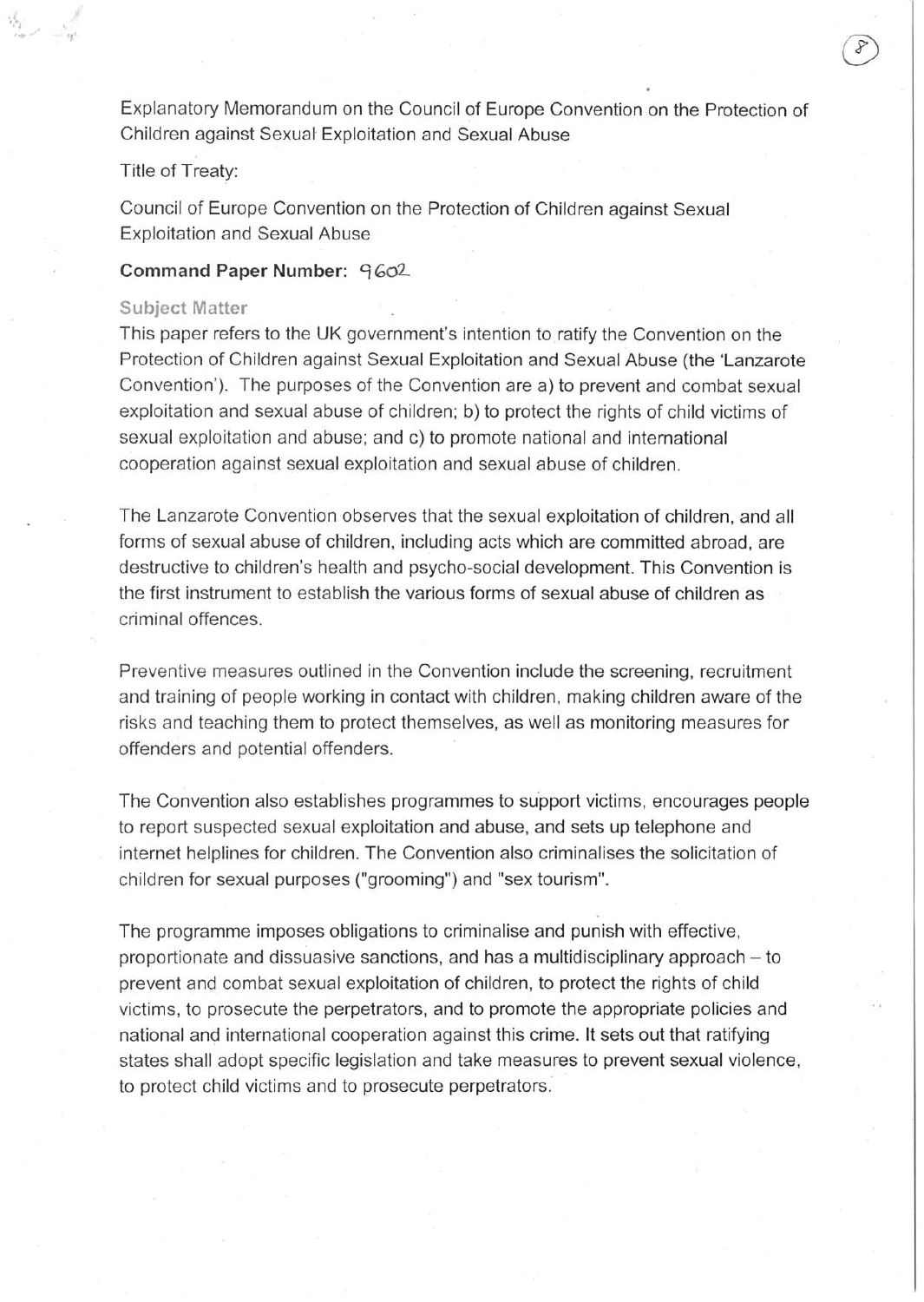The Convention is also complimentary to other international instruments including the United Nations Convention on the Rights of the Child (1989) and the Optional Protocol on the Sale of Children, Child Prostitution and Child Pornography (2000).

## **Ministerial Responsibility**

The Home Secretary has overall responsibility for policy on protecting children from sexual exploitation and abuse. The Secretaries of State for Education, Justice, Health and Foreign and Commonwealth Affairs also have a policy interest.

# **Policy Implications**

The UK remains fully committed to tackling child sexual abuse in all its forms, recognising it as a National Threat in the Strategic Police Requirement. Since signing the Lanzarote Convention, the UK has taken a leading role in driving international collaboration on child sexual abuse, including supporting the multilateral WePROTECT Global Alliance initiative to counter online child sexual exploitation and pledging £50m for projects to tackle such crimes overseas. In order to ratify the Convention the UK has taken the necessary legislative and administrative steps to implement the Convention in UK law (including the devolved administrations in Scotland, Wales and Northern Ireland).

Compliance with the Convention will mean that the UK will report via questionnaires (general and thematic) on how it has been implemented at national level. The Lanzarote Committee (i.e. the Committee of the Parties to the Convention on the Protection of children against Sexual Exploitation and Sexual Abuse) is the body established to monitor whether Parties effectively implement the Lanzarote Convention. The committee will facilitate the collection, analysis and exchange of information, experience and good practices to improve capacity to prevent and combat sexual exploitation and sexual abuse of children.

**Financial Implications** None

## **Reservations and Declarations**

None.

### **Implementation**

The UK will respond along with all other ratifying members to questionnaires and requests for feedback on its domestic implementation of the Convention, as part of the reporting mechanism. Detail above under'policy implications'.

**Consultation**